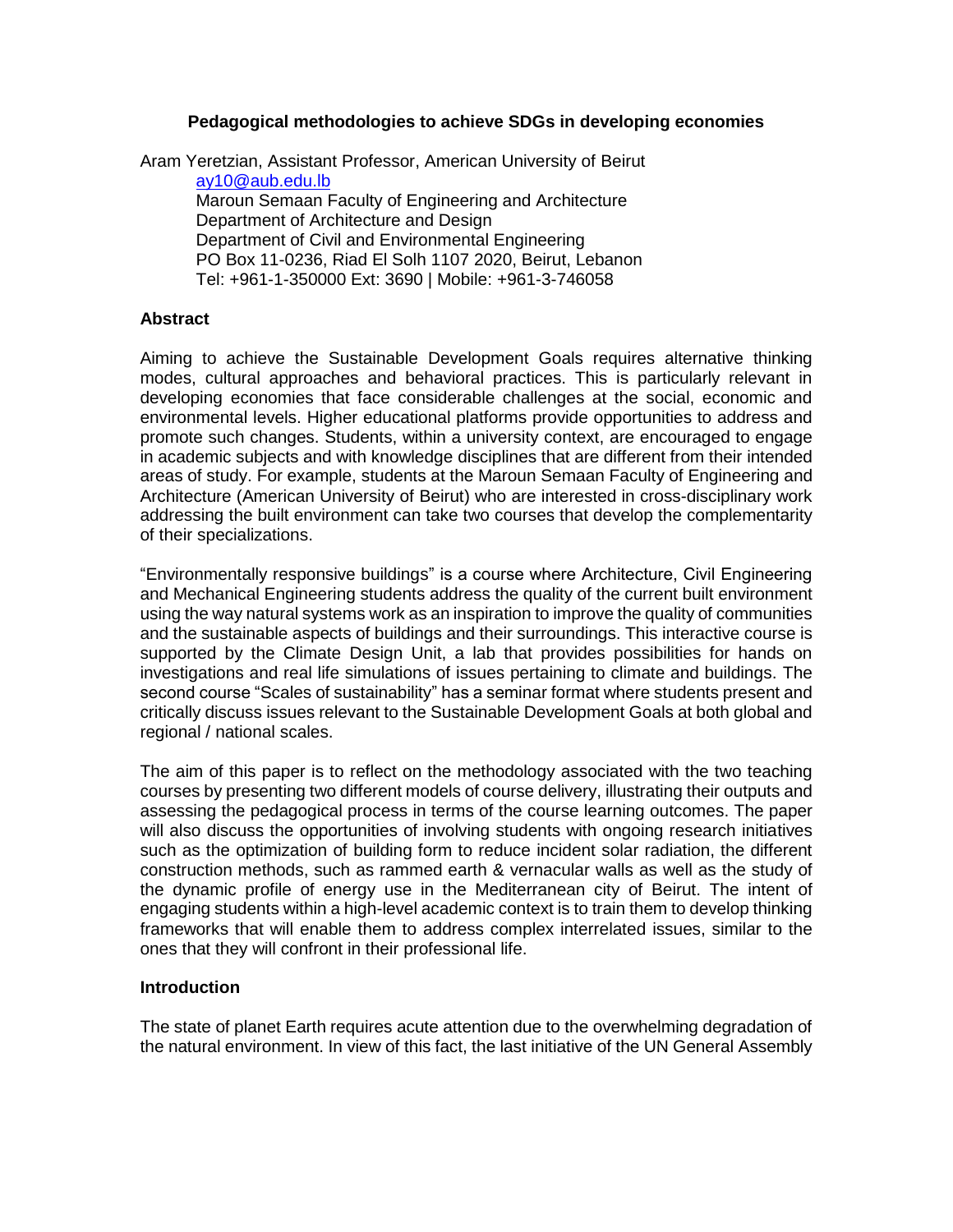was to adopt, on September 25, 2015, the 17 Sustainable Development Goals (SDGs).<sup>1</sup> The SDGs are overarching and reach out to almost all aspects of societies, addressing social, economic and environmental issues all of which need to be managed within fair and equitable governance<sup>2</sup>. Achieving the SDGs requires alternative thinking modes, cultural approaches and behavioral practices. Higher educational platforms provide opportunities to address and promote such changes<sup>3</sup>. Students, within a university context, are encouraged to engage in academic subjects and with knowledge disciplines that are different from their intended areas of study. This would help them develop capabilities that allow them to make informed decisions and advocate for change during their professional careers. This is particularly relevant in developing economies that face considerable challenges at the social, economic and environmental levels.

Several studies have addressed the importance of the university setting in promoting SDGs by offering opportunities to learn sustainability values, attitudes and behaviors through comprehensive approaches that integrate learning with practical experiences while stressing the importance of collaboration<sup>4</sup>. Sonetti, Brown and Naboni, for example, identified the university as a context where the transition of values can take place<sup>5</sup>. Following a thorough investigation on the integration of a regenerative approach into higher education, the authors focused on two dimensions: engaging in the educational aspect of sustainability and its relation to the civic sense, and promoting applied experiences where students and staff could practice sustainability in day-to-day activities on campus. Trott, Weunberg and McMeeking looked at how higher education enables the academic development of achieving sustainable development goals of undergraduate students by providing research approaches through community engagement<sup>6</sup>. This method, of building relationships and networks between students, researchers and the public society, brings about action-oriented behaviors that are instrumental in transforming communities.

The importance of a holistic approach was further emphasized in several studies concerned with assessing particular aspects of sustainability. A study by Akins et al identfied barriers and opportunities for sustainability execution at Kennesaw State University in the USA<sup>7</sup>. Although the analysis pertained to a particular context, the conclusions provided insight about how change agents can alter behavior and actions in order to promote the successful implementation of sustainable development. Zamora-Polo, Sanchez-Martin, Corrales-Serrano and Espejo-Antunez found that, in general, students have a weak perception of sustainable development goals<sup>8</sup>. The authors pointed to the need for developing transversal student competences, by integrating the components and issues integral to the sustainable development goals in many courses

l

<sup>1</sup> "Transforming Our World"; Sachs, "From Millennium Development Goals to Sustainable Development Goals."

<sup>2</sup> Griggs et al., "Sustainable Development Goals for People and Planet."

<sup>3</sup> Ferrer-Balas, Buckland, and de Mingo, "Explorations on the University's Role in Society for Sustainable Development through a Systems Transition Approach. Case-Study of the Technical University of Catalonia (UPC)."

<sup>4</sup> Ferrer-Balas, Buckland, and de Mingo.

<sup>5</sup> Sonetti, Brown, and Naboni, "About the Triggering of UN Sustainable Development Goals and Regenerative Sustainability in Higher Education."

<sup>6</sup> Trott, Weinberg, and Sample McMeeking, "Prefiguring Sustainability through Participatory Action Research Experiences for Undergraduates."

<sup>7</sup> Akins et al., "Sustainability Education and Organizational Change."

<sup>8</sup> Zamora-Polo et al., "What Do University Students Know about Sustainable Development Goals?"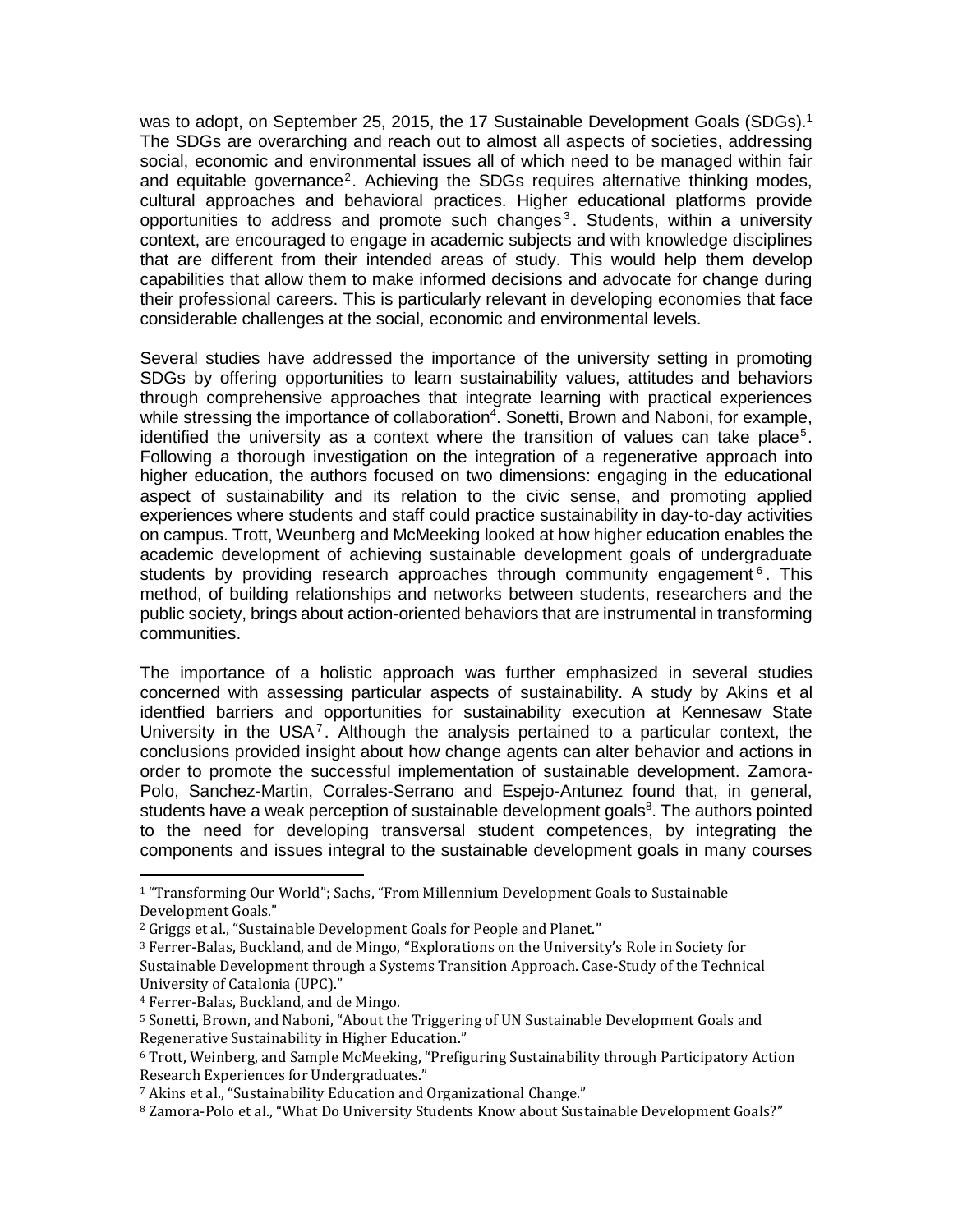and at all instructional levels. Dlouha et al. examined the possibility of integrating cognitive, socio-emotional and behavioral learning domains within the higher education process<sup>9</sup>. Their aim was to re-question the traditional pedagogic approach to scientific training that addresses the three domains independently. The study concluded that higher education should focus on methodologies that build on the interdependence of "competenceoriented teaching" and relevant pedagogies. Similarly, in their study on tools and indicators that assess the impact of higher education institutions on sustainable development, FIndler, Schonherr, Lozano and Stacherl, found that high-level education remains compartmentalized and that a more comprehensive approach would be instrumental in strengthening the contribution of higher education to sustainable development<sup>10</sup>.

Other essential components to enable sustainability include networking and governance as discussed in Oyama, Pasquier and Mojica who looked at the challenges that face the integration of sustainability in the National Autonomous University in Mexico<sup>11</sup>. The context of Mexico is representative of a public University in the global South. The study argued that a key factor in integrating sustainable initiatives is the lack of articulation between institutions at the University. The successful integration requires the modification of governance and the identification of the organizational development so that the transformational process towards sustainability is continuous and can be sustained over a long timeframe. These ideas are reinforced by Kahle, Risch, Wanke and Lang who presented two case studies that used an analytical framework to highlight the associated benefits.<sup>12</sup> The successful and continuous network operation in higher education is based on a number of parameters including governance structures, modes of interaction, definition of roles and decision making based on consensus. Moreover, enhanced outcomes can be supported by enabling and enhancing the exchange of knowledge between different actors in the institution.

A few papers focused on best practices by referring to specific applications such as courses,  $13$  curriculum  $14$  and modes of transportation  $15$ . In an attempt to expand the engagement of students in the subject of sustainability, a study at the University of Toronto set out to create an inventory of undergraduate sustainability courses clustered by learning type as well as a list of faculty members that teach courses related to sustainability and community engaged learning. <sup>16</sup> Designed to enhance students' involvement in sustainability programs, the study allowed students to focus on community engagement opportunities by enrolling in courses addressing sustainability, connecting with instructors, as well as increasing opportunities for application outside the classroom. A study by Dehghanmongabadi and Hoskara at the Eastern Mediterranean University looked at initiatives and recommendations that are good practices of sustainable for transportation strategy within the European Platform on Sustainable Urban Mobility Plans under the

<sup>11</sup> Oyama, Pasquier, and Mojica, "Transition to Sustainability in Macro-Universities."

 $\overline{a}$ 

<sup>9</sup> Dlouhá et al., "Competences to Address SDGs in Higher Education—A Reflection on the Equilibrium between Systemic and Personal Approaches to Achieve Transformative Action."

<sup>10</sup> Findler et al., "Assessing the Impacts of Higher Education Institutions on Sustainable Development—An Analysis of Tools and Indicators."

<sup>12</sup> Kahle et al., "Strategic Networking for Sustainability."

<sup>13</sup> Brugmann et al., "Expanding Student Engagement in Sustainability."

<sup>14</sup> Chowdhury and Koya, "Information Practices for Sustainability."

<sup>15</sup> Dehghanmongabadi and Hoşkara, "Challenges of Promoting Sustainable Mobility on University Campuses."

<sup>16</sup> Brugmann et al., "Expanding Student Engagement in Sustainability."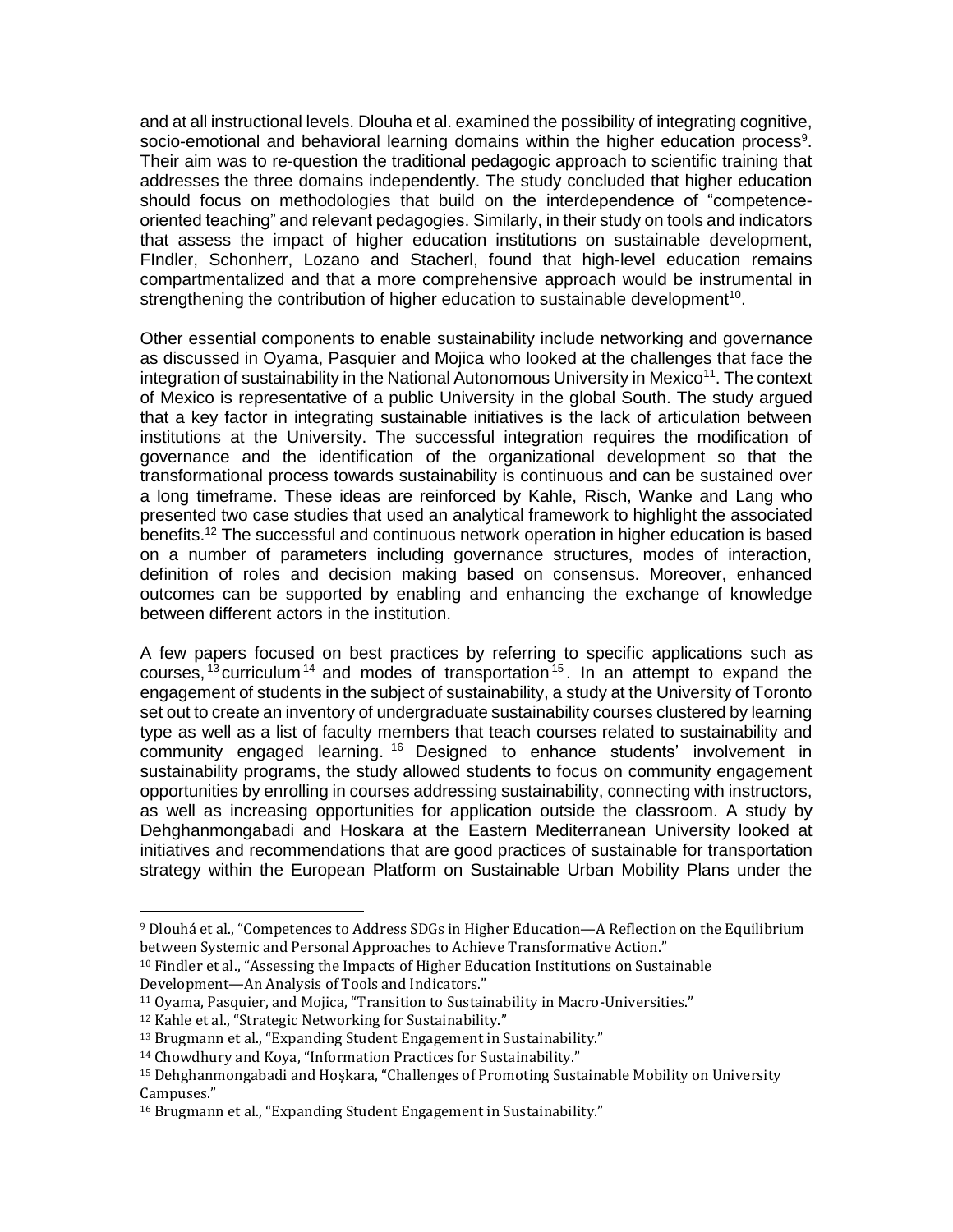Urban Mobility Observatory<sup>17</sup>. Although the study showed that there were more barriers than motivations to adopting alternative modes of transport commuting to and from the campus as well as within the campus, it ended with a set of recommendations for promoting the implementation of a sustainable transportation scheme. The aim of the recommendations was to encourage students and staff to shift their behavior by adopting the proposed transport methods. A study by Chowdhury and Koya underlined the importance of information schools (iSchool) in promoting sustainable development  $g$ oals<sup>18</sup>. The study continued to state that pursuing education at iSchools could help students and graduates play a key role in achieving the SDGs due to the knowledge acquired in the collection, management, use and sharing of information and data.

Therefore, although studies have discussed the benefits of integrating learning with collaboration and practical application, there appears to be no clear consensus on best practices in terms of course content and delivery or even the balance between theory and practice. Added to that is the fact that most of the literature cited in this paper comes from the perspective of developed economies where commitment to SDGs and efforts towards achieving the global goals are well under way. There is a need to focus more on emergent economies and the challenges faced by universities in that context. Therefore, the purpose of this paper is to reflect on two specific courses, addressing sustainability, that are taught within the Maroun Semaan Faculty of Engineering and Architecture (MSFEA) at the American University of Beirut (AUB) in Lebanon. The paper will describe the two courses in terms of content and course delivery, illustrate their outputs and assess the pedagogical process in terms of the course learning outcomes.

# **Study Design and Context**

AUB is an institution of higher learning whose mission is "to provide excellence in education, to participate in the advancement of knowledge through research, and to serve the peoples of the Middle East and beyond"<sup>19</sup>. Established in Lebanon since 1866, it currently consists of seven faculties and offers more than 130 programs taught mostly in English. The university as a whole is involved in multiple sustainability initiatives that relate to academics and community outreach. Most recently, AUB became a member of the sustainable development solutions network.

Students at the MSFEA, are involved in and deal with issues related to sustainable development in a number of ways. First, students are offered courses that address diverse aspects of sustainable development. Many of these courses include lab work that provides hands on experiences within the same subject domains. Second, students have the possibility to work with professors whose expertise lies in the fields of sustainability. Within the faculty, these fields include building design, renewable energy, efficient and optimized systems, water and energy systems, etc. Third, students have the option to participate in initiatives external to AUB, through the Center for Civic Engagement, competitions, neighborhood initiatives, and other activities.

Using a case study design this paper will describe two elective courses, offered at MSFEA with the aim of promoting sustainable thinking and practices. "Environmentally responsive

 $\overline{a}$ 

<sup>17</sup> Dehghanmongabadi and Hoşkara, "Challenges of Promoting Sustainable Mobility on University Campuses."

<sup>&</sup>lt;sup>18</sup> Chowdhury and Koya, "Information Practices for Sustainability."

<sup>19</sup> "AUB."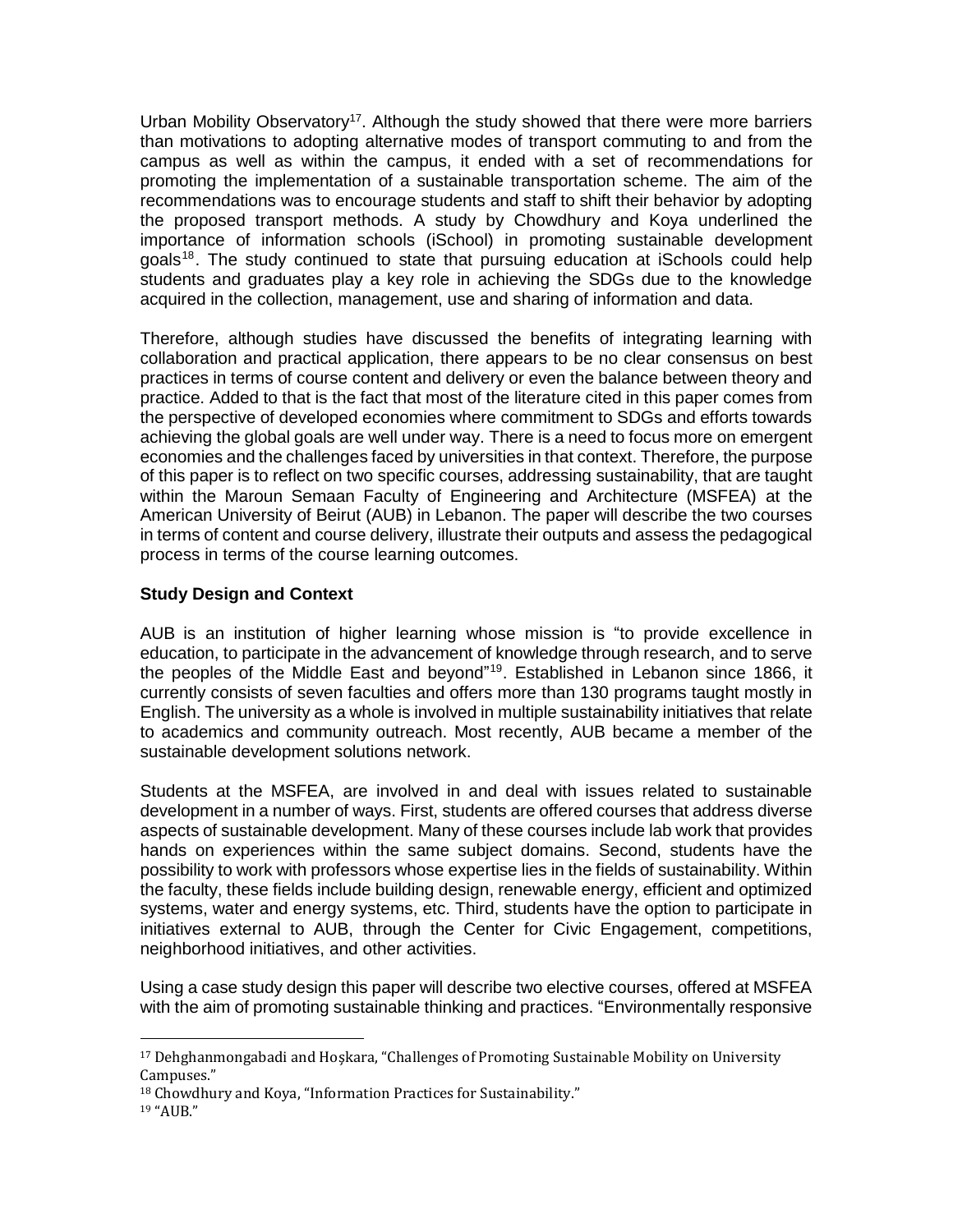buildings" is offered to Architecture, Civil and Mechanical students who are in their last or before last academic year. Some graduate students might also choose to take the course in order to strengthen their knowledge base pertaining to the performance of the built environment. This course is designed to provide undergraduate and graduate students with a deeper understanding of green building principles and to help them make a connection between the conceptual and the practical aspects of climate responsive and environmentally friendly buildings. The second course, "Scales of sustainability", is a seminar course that is offered to fourth (last) year undergraduate as well as graduate Civil Engineering students. The course provides the students with a deeper and more enhanced understanding of the main dimensions of sustainability with an emphasis on urbanization. Students' background and capacity to understand and process complex subjects (having completed three and a half years of studies in the engineering discipline or having an undergraduate degree in engineering) is instrumental and provides an advantage to study the different dimensions of sustainability in a more profound way. Students capacity to understand and manipulate complex engineering related mathematical concepts allows them to understand and calculate values related to energy, economy or other, with relative ease.

## **Description of Courses**

 $\overline{a}$ 

### Environmentally responsive buildings

In this course, Architecture, Civil Engineering and Mechanical Engineering students work in groups to address the quality of the current built environment. The course includes topics such as the current construction methods as well as building concepts related to solar radiation, wind flow and daylight<sup>20</sup>. Particular focus is placed on the thorough understanding of the sustainable dimension of building materials by addressing the sustainable dimension of structures / materials in nature and the performance of materials. Other topics that inform student work include water in the environment, structural systems in nature and the critical assessment of building performance. The course will encourage the students to consider green options and to apply their knowledge of green buildings in their career.

The course starts with an assignment whereby students, working in groups that include different disciplines, analyze their choice on natural / animal made system. The intent is to understand how the system has evolved and they need to identify the environmentally responsive strategies. Then, each group would translate the way natural systems work and abstract the concepts to serve as an inspiration to improve the quality of communities and the sustainable aspects of buildings and their surroundings. The delivery of the course content relies on discussions and presentations using interactive methods such as online scorm lectures that present basic information as well as wiki lectures.

This interactive course is supported by the Climate Design Laboratory (CDL), a resource that provides possibilities for hands on investigations and real-life simulations of issues pertaining to climate and buildings. The CDL includes a heliodon, a wind tunnel, sensors and instruments to measure and log temperature, relative humidity and other environmental data as well as references.

<sup>20</sup> Whitsett and Fajkus, *Architectural Science and the Sun: The Poetics and Pragmatics of Solar Design*; Whitsett and Fajkus; Hausladen, *Climate Design*; Moore, *Environmental Control Systems*; Szokolay, *Introduction to Architectural Science: The Basis of Sustainable Design*.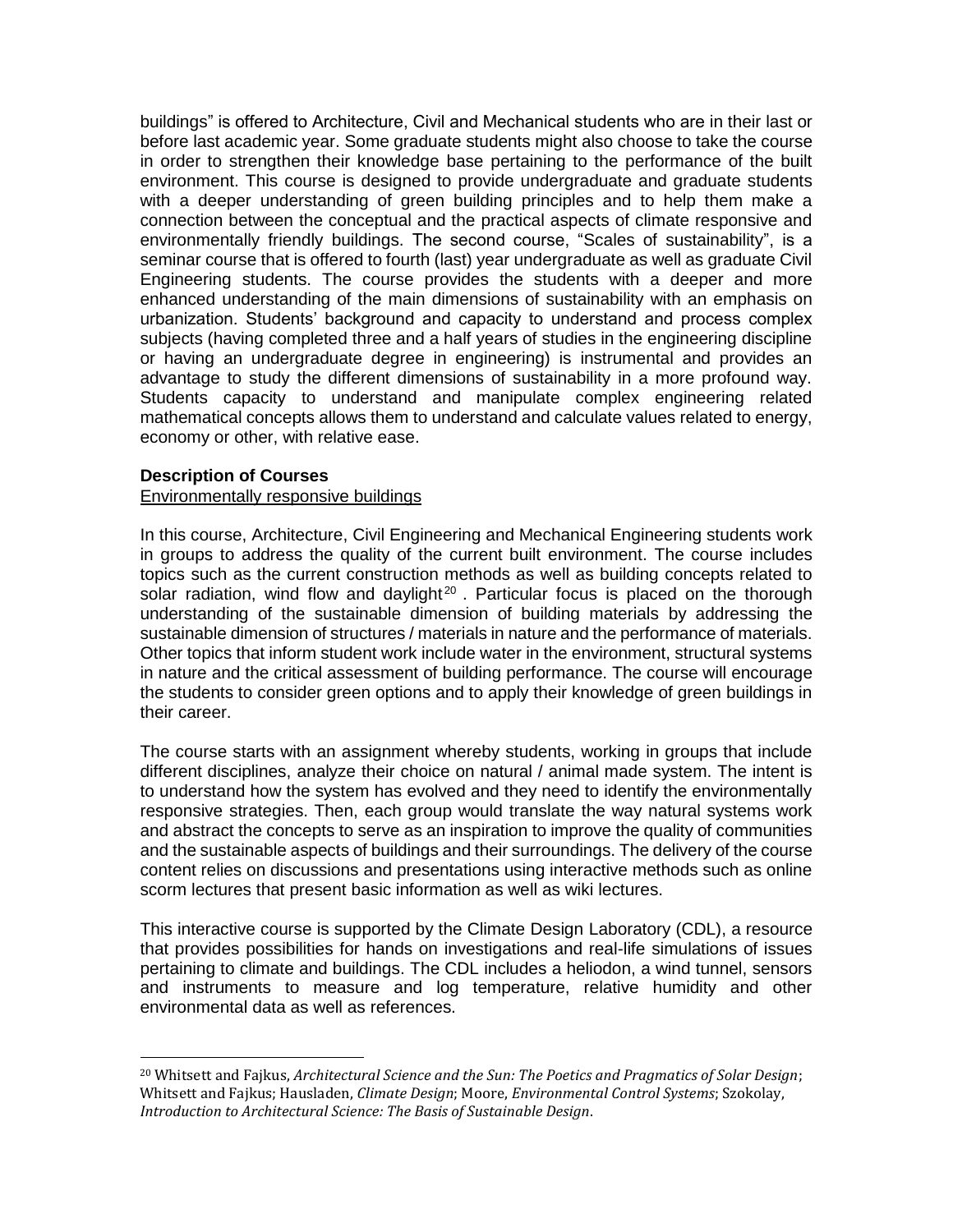Typically, a group would build a three-dimensional study model and place it on the heliodon to study the impact of solar radiation. This interactive process would require a few iterations in order to fine tune the project's massing as per the assignment requirements (occupancy patterns, seasons, overshadowing, etc.). Once a reasonable and satisfactory configuration is achieved, the same study model is inserted in the wind tunnel in order to test for wind flow. Again, multiple iterations usually result in a suitable massing arrangement. Given the changes made to comply with wind flow, another solar test on the heliodon may be useful to ensure that the project adheres to the solar and wind requirements. Students find this interactive process useful because it helps them understand the repercussions of modifying the building massing of a project on its relationship to climate.

The Course Learning Outcomes are presented such that each student should acquire the ability to:

- Enhance the understanding and critical thinking pertaining to the subject of environmentally friendly buildings.
- Analyze and assess design proposals regarding their environmental performance.
- Understand the design process informed by applied research.
- Understand principles of passive strategies relating to orientation and building form.
- Consider, select, evaluate and implement the appropriate technical methods and processes in developing climate-responsive design solutions.
- Understand basic principles, appropriate application and performance of environmental systems as integrated in the building envelope.

These learning outcomes are assessed by two course assignments as well as a final exam. The first assignment focuses on people's behavioral aspect in today's society whereby, in most contexts, objects are consumed without a sensible understanding of the impact or repercussion such behavior has on the environment. In today's society, objects that require assembly and / or construction surround us. These entities range in scale from ships to buildings to cars to mobile phones, usb sticks, etc.

In order to better understand the impact that objects have on the environment, each student chooses an "object" and researches the environmental dimensions related to its assembly. The main issues to be addressed include the:

- history or evolution of the object, other issues of interest,
- design process,
- materials required to assemble the object,
- recycled content of the initial materials,
- recyclability of the materials in the object at the disposal phase.

The deliverable is in the form of a digital report and an oral presentation that that opens the floor for discussions whereby the students can interact by comparing certain aspects of what was presented with their own researched object. The oral presentations present opportunities for students to improve their oral presentation skills and provide a platform for an informed discussion between students. In some cases when the communication becomes subjective and judgement based, introducing a technical question re-positions the discussion on a knowledge-based track that is based on the scientific course content.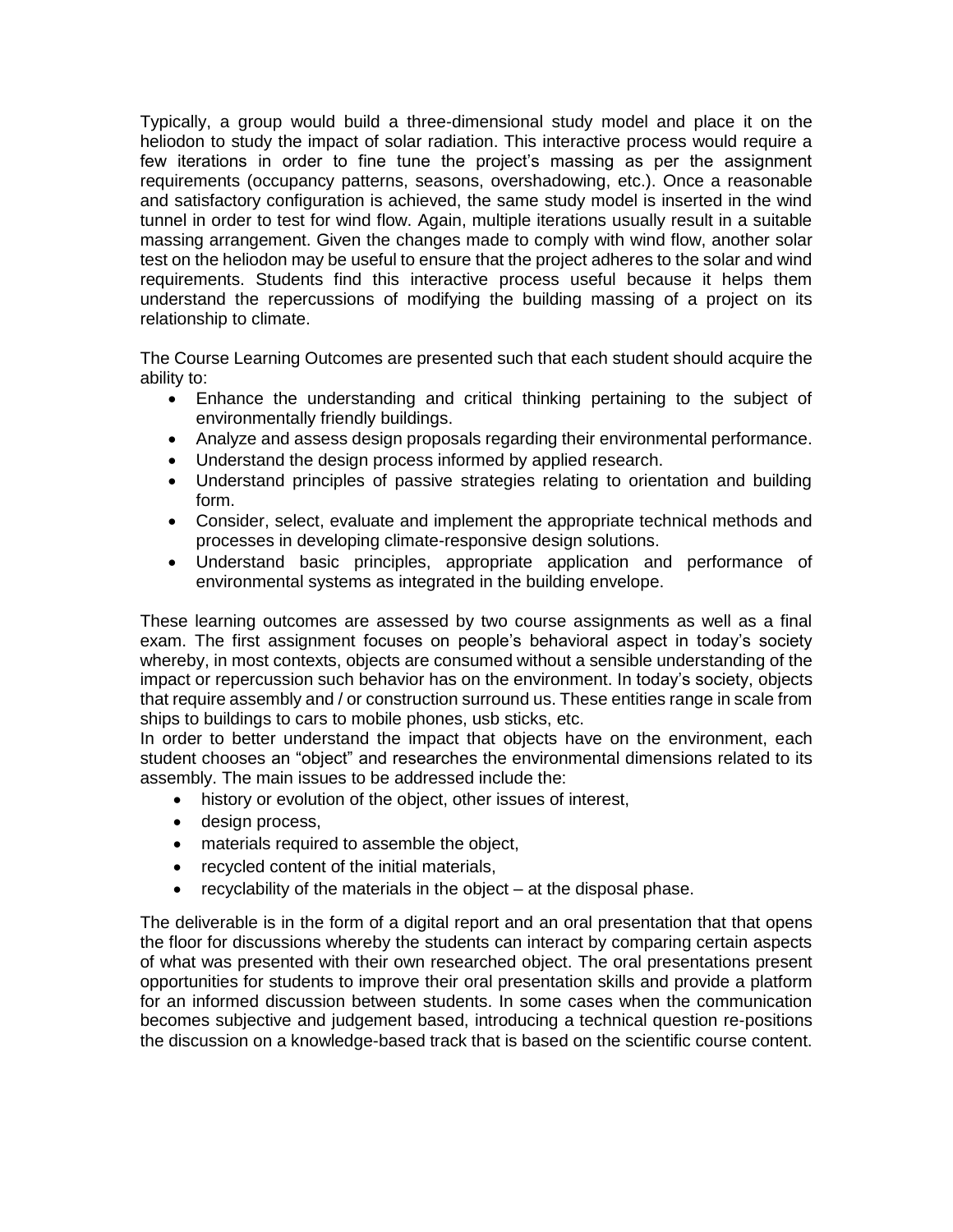The second assignment, which takes up most of the semester, is where the student groups translate abstracted concepts in nature and apply them to the built environment with the aim of proposing environmentally sensitive and low impact design ideas.

Given that this is not a design course, the students are asked to reflect on the methodology of a design process and to apply the understanding to a simplified set of parameters. The assignment starts with an investigation phase whereby each group is required to investigate a notion or a question relating to the design and construction of buildings. Examples of these notions are "what are alternative structures to make a building stand", "how can buildings be cooled", "how could an envelope relate to orientation", "how does a building relate to the ground", "how light can a building be", etc. These notions need to be addressed within a strategic vision of sustainability. This phase is associated with an investigation of systems in nature. Student groups are asked to wander on the AUB campus (which is a botanical garden) and identify natural components that they find interesting in relation to the assignment.

The next phase in the process requires that each group visit the given site and identifies environmental aspects such as wind direction, relative humidity levels, incident solar radiation, shade cast by adjacent structures, the character of existing vegetation as well as the existence of noise generated in the vicinity of the site. The spatial program requirements (the functions to be included inside and outside the building) are defined by each group. The program can be modified as you address climatic issues.

Following this analysis, each group would establish a concept that addresses and/or engages with the notion investigated as in phase one. Subjects addressed in class, such as the integrated design approach, design in nature, response to climate, contemporary / future building methods, materials, etc. are concepts that may be integrated and developed within the projects.

In thinking about the proposals, it is important to develop a design that integrates passive design strategies: relating to the sun, relationship to wind flow, adequate daylight and that has a clear intent regarding the envelope design and materials, whereby the environmental aspect of the materials should be addressed.

The assignment ends with lab work where each group proposes a method to construct their project. The construction material that is proposed needs to be environmentally friendly and have a low environmental impact. A full sample of the proposed material is prepared in the Civil Engineering Laboratory and then tested for resistance to heat flow in the Mechanical Engineering Lab.

The final exam assesses the knowledge that students have acquired in several ways. Multiple-choice questions help in evaluating basic terms and definitions. Another part requires the students to propose concepts and ideas (in annotated sketch form) in response to a particular given set of parameters (such as site and building typology). This mimics their eventual involvement in a design team whereby their input would be valuable in guiding the climate responsive and environmentally friendly massing configuration of a project. A third part assesses students' understanding of quantitative aspects of the building envelope by controlling the relationship between construction materials and the associated heat flow through this building component.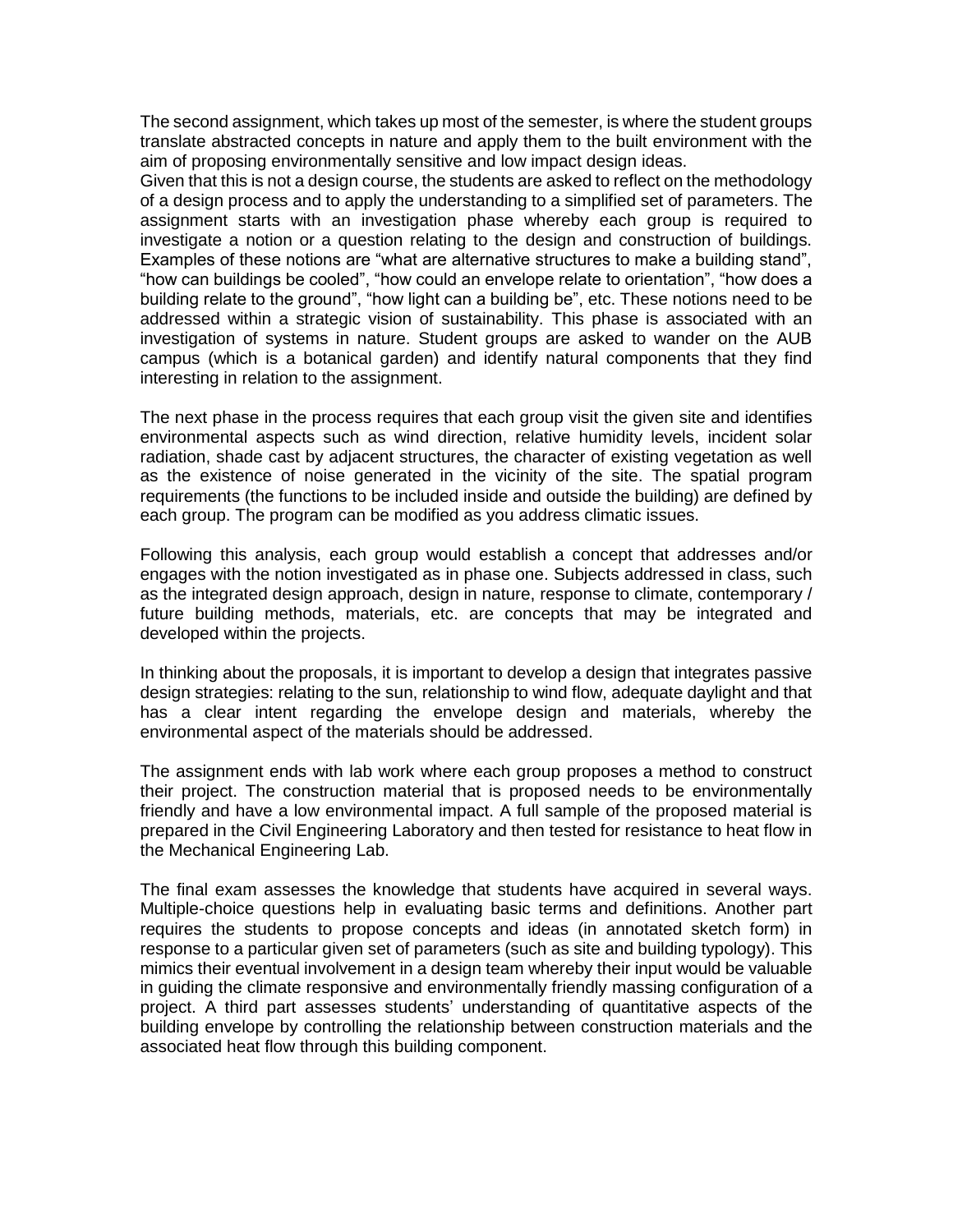During the course, two professors meet with the students and talk to them about Water, Landscape and other integral components of a project. During the Q and A sessions, the professors address particular aspects of student projects.

One of the main course aims is to encourage a discussion between the three professional backgrounds. Given that there is little or no academic interaction between students as they pursue their respective disciplines, this course provides a much-needed platform for dialogue across their backgrounds. One example of such cross disciplinary discussion is when students are asked to reflect on and describe the term "building envelope".

There is a sense of surprise when they hear each other explain the term. The architecture students relate more to construction materials, color, texture and window sizes and shapes. The mechanical engineering students refer more to pressure differences, vapor migration across the envelope assembly and solar radiation while the civil engineering students focus on structural stability, wind loads, seismic loads and relationship to other structural components. Once the student groups finish their descriptions, a discussion ensues whereby they examine synergies between their respective understandings while keeping in mind that a building envelope needs to satisfy all the mentioned issues.

## Scales of Sustainability

 $\overline{a}$ 

This course has a seminar format where students present and critically discuss issues relevant to the Sustainable Development Goals at both global and regional / national scales. The subjects include economic development, the industrial revolution and the diffusion of economy, waves of technological change, poverty and health, growth dynamics, energy, population, social inclusion, divided societies, health, planetary boundaries / threats on the environment, climate change, urbanization, urban resilience and biodiversity  $2^1$ . Discussions focus on understanding how the contemporary requirements and strategies of water, energy, transportation, materials, urbanization, etc. impact the human race at different scales. In addition to addressing these topics at a global level, the student researches the subject at a national or regional level and elaborates on the similarity or difference in trends between the global and local conditions.

After starting the course with a general discussion about sustainable development, each student is required to prepare and present a subject related to sustainability in the form of an interactive discussion. A typical session would start with the introduction of the day's topic. After that, the student starts his / her presentation, which, in most cases, is in digital format (such as a PowerPoint presentation). Since the discussion needs to be interactive, the students interrupt their presentation at key moments in order to ask a question, create an activity or request an informed opinion from the other students.

In one case, the student that was presenting handed out writing / drawing material and asked her classmates to form groups, think about a particular issue and then write down their feedback / proposals on large pieces of paper. The resulting discussion and exchange of ideas created an interactive, student based, motivating environment. In this case, the issue was to calculate the  $CO<sub>2</sub>$  emissions associated with different types of natural resources used to generate electricity. This led to a discussion on and assessment of national energy production methods.

<sup>21</sup> The Worldwatch Institute, *Is Sustainability Still Possible?*; Sachs, *The Age of Sustainable Development.*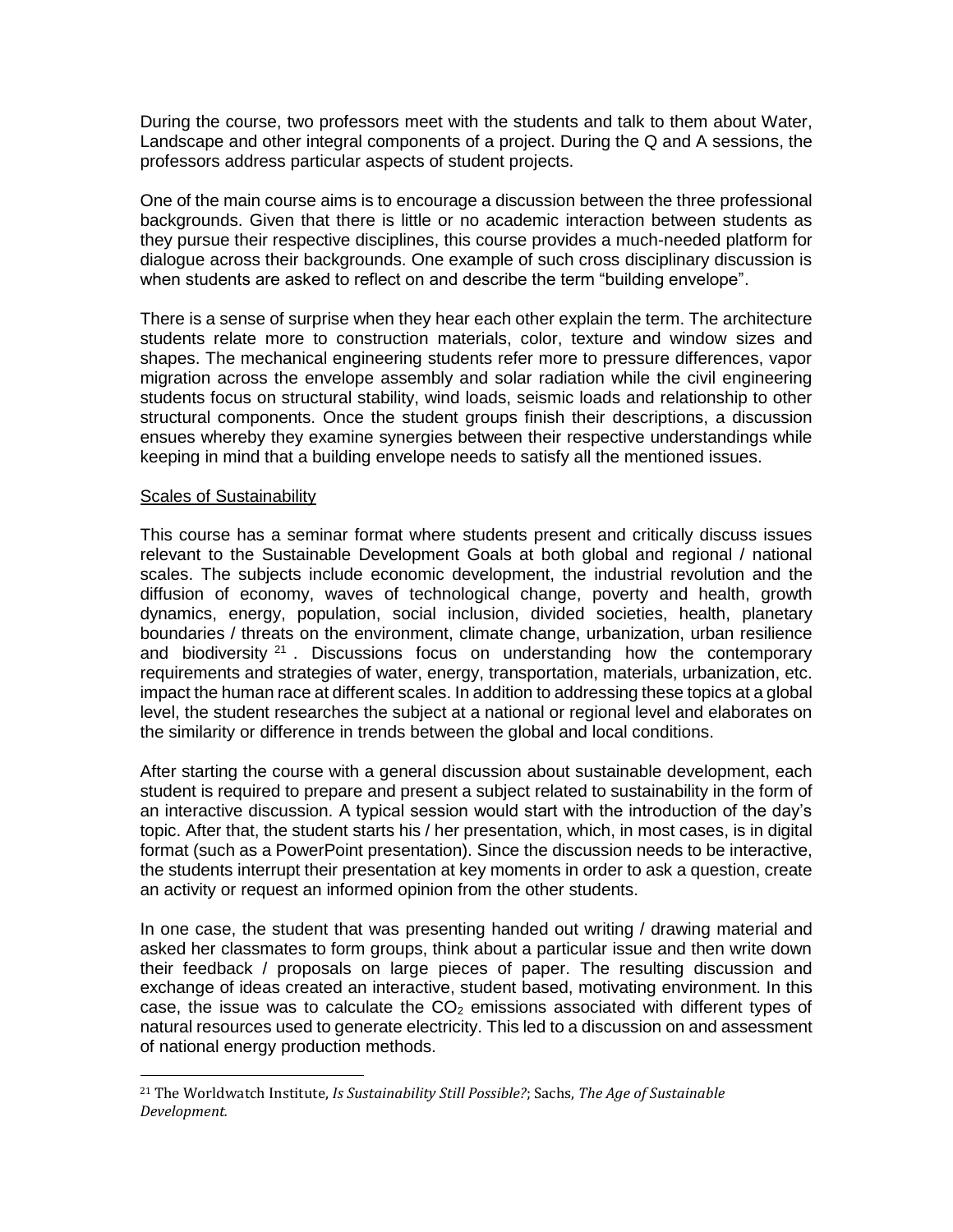The course learning outcomes assume that at the end of the course, a student will be able to:

- Critically address topics of social, economic and environmental sustainability.
- Relate between the global and regional / local dimensions of sustainability.
- Assess the different topics within a broader perspective of human development.
- Explain the development of technology and agriculture over the past few centuries.
- Discuss the conditions that governed the diffusion of economy on the planet.
- Propose mitigation measures to allow the sustainable development of urbanization in the future.

The degree of a student's understanding is assessed during the presentation of assignments, the class discussions and the final exam. The required assignment is in the form of a research project. The theme of the work addresses the fact that many places on this planet are being restored to a better state after having been subjected to dramatic environmental disturbance. The aim of the assignment is to allow the student to acquire a thorough understanding relating to the process of, and reasons for, environmental devastation and its subsequent recovery and preservation - within the framework of sustainable development.

Each student is required to choose a site that was harmed by man in the recent future. The key parameter directing their choice of site is that the site needs to have been remediated. In parallel with researching the site, understanding its history and background, how man disfigured it and how the site was restored to its initial ecological balance, the students need to find a similar site, in this region, that has been scared by man. The student will analyze a case study and to illustrate a thoughtful understanding of key sustainability (social, economic, environmental) issues. The research ends in trying to identify strategies that may be applicable to restoring the site to its initial condition given the different context, economy, environment and social setting.

The assignment should include all relevant research work to underline the case study's intellectual context as per the suggested outline:

1. Background: how did the context become damaged? What are the reasons that led to that state?

2. Process of recovery: What were the initiatives and decisions that led defined the remedial process?

- 3. Current state: How is the performance of the current context's condition?
- 4. Regional parallel: How does a scarred site in the region learn from the analysis above?

The final exam consists of several parts. Part one requires short and concise answers to questions That relate to key issues of ecology, economy and social context. In part two, students have to match the names of key people with their associated theories and/or concepts. Part three consists of calculation problems such as calculating the growth rate of an economy, the  $CO<sub>2</sub>$  ppm concentration as associated with economic growth, etc. Three of the fifteen questions relate to the urban condition and its repercussions on different contexts, either global or regional.

Students' capacity to critically understand, analyze and address with the issues included in the learning outcomes develops throughout the course. The class discussions that revolve around the three main pillars of sustainability (social, economic and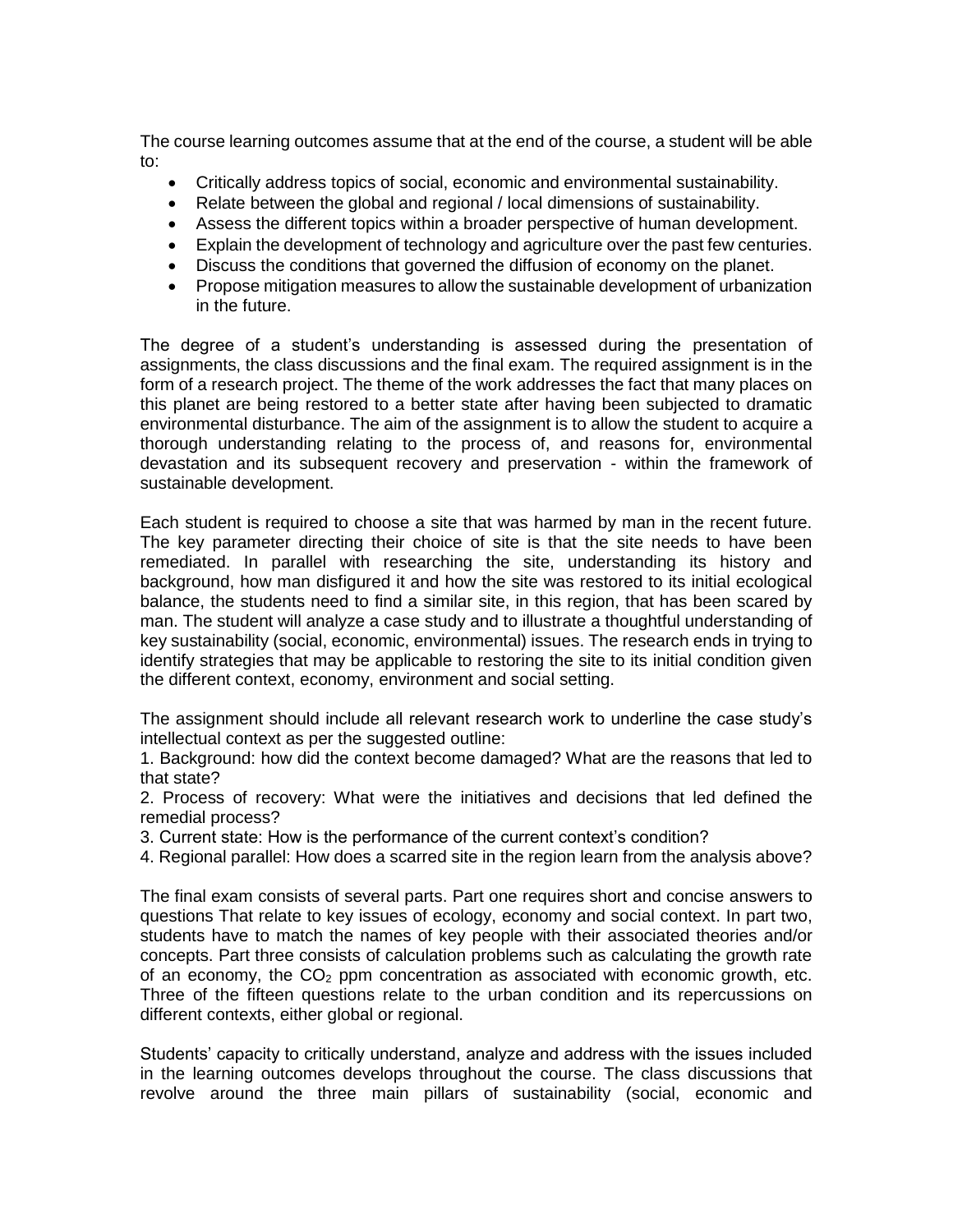environmental) present numerous opportunities to investigate subjects from different perspectives.

#### **Discussion**

This paper has focused on two courses offered at MSFEA as potential elective courses that students can choose to engage in. The courses are both focused on sustainable thinking and aim to encourage and promote sustainable behavior. However, the two courses differ in content, delivery and general aim. "Environmentally responsive buildings" equips students with knowledge about buildings and their impact on the larger built environment as well as the impact of the built environment on buildings. "Scales of Sustainability", on the other hand, initiates a thorough understanding of social, economic and environmental issues on the planet, how we (inhabitants of planet earth) got to where we are and what are our options for the future. Although the course content goes deep into the main concepts of economic growth, food and agriculture, urbanization, health and poverty, the course remains an initiation to these subjects whereby the students would develop their knowledge base during their careers. Whereas the first course trains students in group work and team dynamics by building on their diverse background knowledge, the second focuses more on strengthening the students' knowledge base and presentation skills.

The results of the University Instructor Course Evaluation System (ICE), allow an overall comparison of the students' acceptance of the courses. Using a scale that ranges from 1 to 5 where 1 indicates and 5 represents, the UICES scores specific to the course evaluate the following five criteria:

- 1 The course objectives were clear;
- 2 The course content covered stated objectives;
- 3 The course was appropriately organized and paced;
- 4 The resources available were adequate (handouts, textbooks, readings,
- demonstrations,etc.);
- 5 The assessment was appropriate to course content & learning outcomes.

The students complete this evaluation online, towards the end of the semester. "Environmentally responsive buildings", scored 4.4 over 5, while "Scales of Sustainability", got a score of 4.8 over 5. The scores on individual items were similar to the average score for the course.

In addition to the ICE scores, verbal feedback from the students and the fact that students keep requesting to enroll in the courses after the number has capped, shows that students receive the delivery of the courses in a positive manner.

Nevertheless, there is still room for improvement especially with regard to providing reallife experience and interactions that go beyond the university setting. Regarding "Environmentally responsive buildings", it would be more interesting and enlightening for students to actually visit buildings and discuss / reflect on the particular climate responsive the construction material – associated subjects. Moreover, it would be beneficial to invite Architects and Engineers from the Professional industry to discuss the student projects during the mid and final presentations. Similarly, with respect to the "Scales of Sustainability" course, the sequence of discussions should to be modified to allow for three or four guests speakers to come and present their respective expertise to the students. These guests could include professionals with particular expertise related to a subject or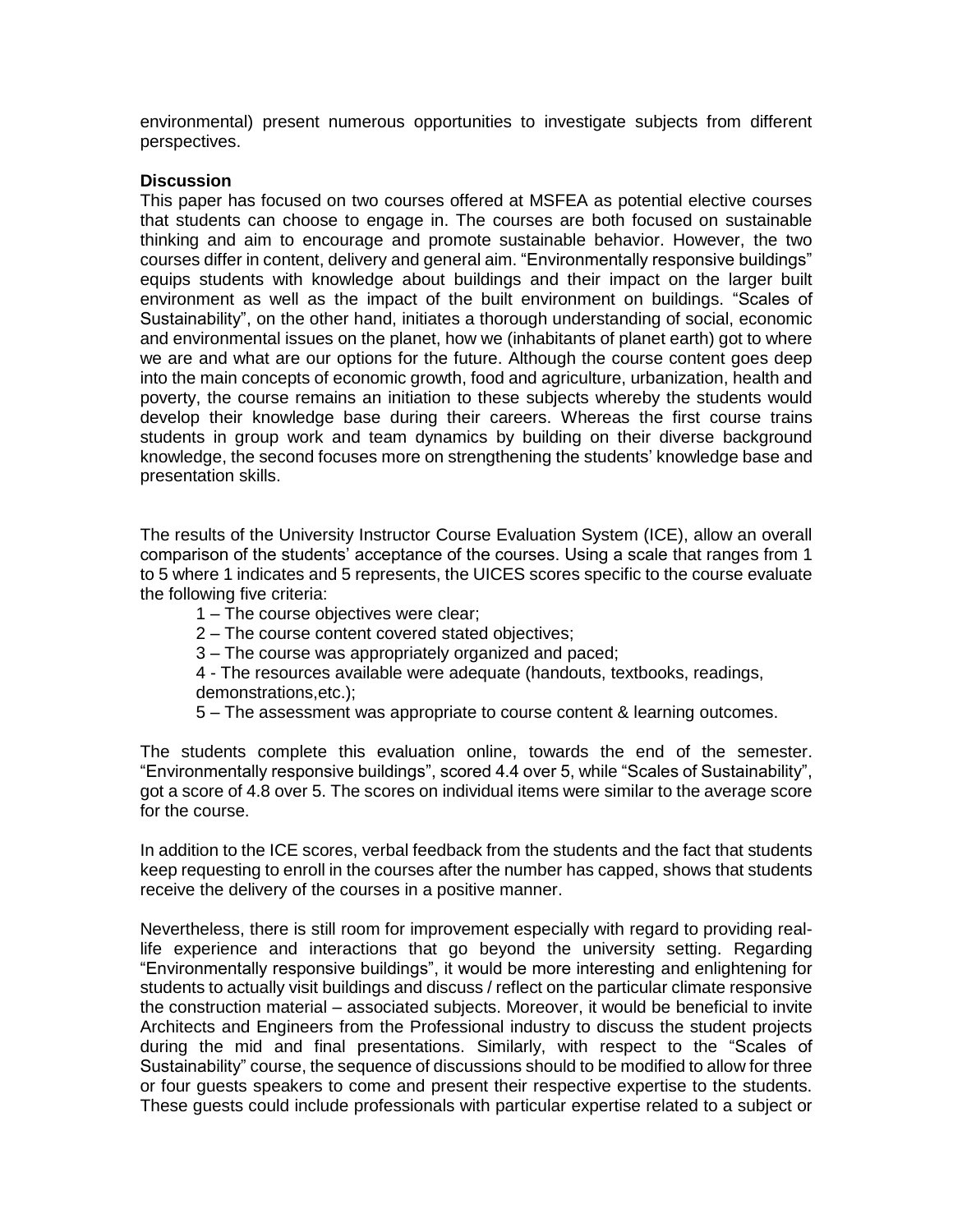theme discussed in class, or people involved in governmental agencies such as the water directorate, energy directorate, Ministry of Public Works, etc.

Although the courses are delivered in indoor spaces, students are encouraged to complement their experience in the subject and expand their knowledge base by engaging in other initiatives. These include ongoing research projects such as the optimization of building form to reduce incident solar radiation, alternative construction methods (such as rammed earth & vernacular walls) as well as the study of the dynamic profile of energy use in the Mediterranean city of Beirut. The intent of engaging students within a high-level academic context is to train them to develop thinking frameworks which will enable them to address complex interrelated issues, similar to the ones that they will confront in their professional life.

## **Conclusion**

It is clear that it is important to address sustainability thinking and behavior at the university level. The university offers a platform to promote change and collaboration. However, it is still not clear where the efforts should start / focus. More work is needed on assessment tools, delivery methods and collaboration on all fronts. This is especially true in a developing context where countries are still dealing with issues of electricity and water shortages, access to drinking water, proper waste management techniques and an influx of displaced populations.

## **References**

Akins, Edwin, Elizabeth Giddens, David Glassmeyer, Amy Gruss, Maria Kalamas Hedden, Vanessa Slinger-Friedman, and Matthew Weand. "Sustainability Education and Organizational Change: A Critical Case Study of Barriers and Change Drivers at a Higher Education Institution." *Sustainability* 11, no. 2 (January 2019): 501. https://doi.org/10.3390/su11020501.

"AUB." Accessed August 1, 2019. http://aub.edu.lb/AboutUs/Pages/default.aspx.

- Brugmann, Rashad, Nicolas Côté, Nathan Postma, Emily A. Shaw, Danielle Pal, and John B. Robinson. "Expanding Student Engagement in Sustainability: Using SDG- and CEL-Focused Inventories to Transform Curriculum at the University of Toronto." *Sustainability* 11, no. 2 (January 2019): 530. https://doi.org/10.3390/su11020530.
- Chowdhury, Gobinda, and Kushwanth Koya. "Information Practices for Sustainability: Role of ISchools in Achieving the UN Sustainable Development Goals (SDGs)." *Journal of the Association for Information Science and Technology* 68, no. 9 (2017): 2128–38. https://doi.org/10.1002/asi.23825.
- Dehghanmongabadi, Abolfazl, and Şebnem Hoşkara. "Challenges of Promoting Sustainable Mobility on University Campuses: The Case of Eastern Mediterranean University." *Sustainability* 10, no. 12 (December 2018): 4842. https://doi.org/10.3390/su10124842.
- Dlouhá, Jana, Raquel Heras, Ingrid Mulà, Francisca Perez Salgado, and Laura Henderson. "Competences to Address SDGs in Higher Education—A Reflection on the Equilibrium between Systemic and Personal Approaches to Achieve Transformative Action." *Sustainability* 11, no. 13 (January 2019): 3664. https://doi.org/10.3390/su11133664.
- Ferrer-Balas, Didac, Heloise Buckland, and Mireia de Mingo. "Explorations on the University's Role in Society for Sustainable Development through a Systems